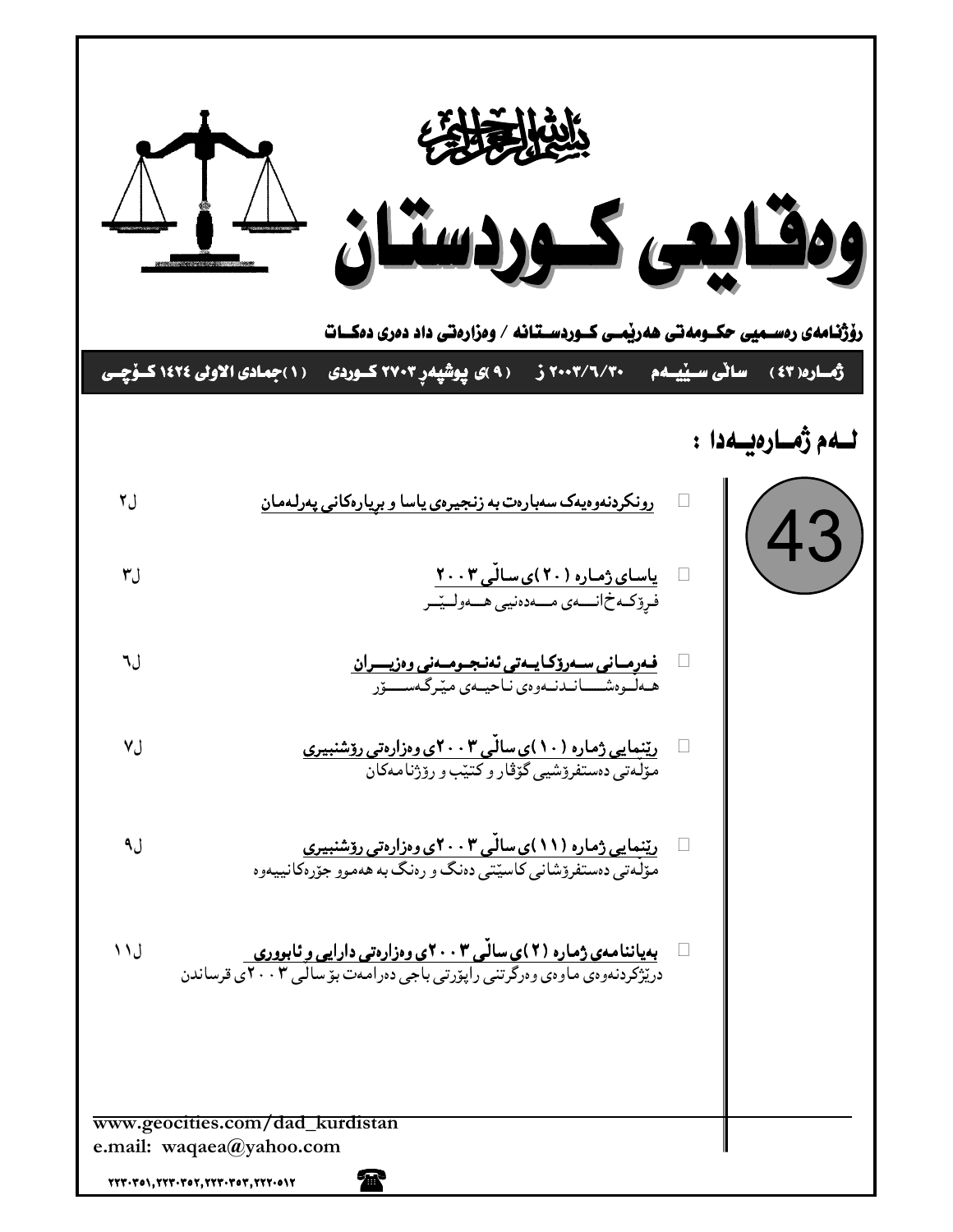| دالتبا المحلوب                                                                             |                                                                                                                                                                                                                                                                                         |                |  |  |  |  |  |  |  |  |
|--------------------------------------------------------------------------------------------|-----------------------------------------------------------------------------------------------------------------------------------------------------------------------------------------------------------------------------------------------------------------------------------------|----------------|--|--|--|--|--|--|--|--|
| وقائع كوردستان<br>الجريسدة الرسسمية لحكسومة أقليم كوردسستان العسراق — تصسدرها وزارة العسدل |                                                                                                                                                                                                                                                                                         |                |  |  |  |  |  |  |  |  |
|                                                                                            | العسدد (٤٣) . السسنة الثَّالثَّة - ٢٧٠٣/٦/٣٠م - (٩) يوشيهرِ ٢٧٠٣ ك - (١) جمادى الأولى ١٤٢٤ هـ                                                                                                                                                                                           | في هذا العــدد |  |  |  |  |  |  |  |  |
| ص٥٥                                                                                        | ©     تنویــه حول تسلسل قوانین و قرارات برامان کوردستان                                                                                                                                                                                                                                 |                |  |  |  |  |  |  |  |  |
| ص۱۲                                                                                        | © قانــون رقـم (٢٠) لســنــة ٢٠٠٣<br>مـطــــــار اربـيــــل الـمـــــدنـــي                                                                                                                                                                                                             |                |  |  |  |  |  |  |  |  |
| ص٦                                                                                         | <sup>©</sup> أ <u>مــر رئـاســة مجلــس</u> الــوزراء<br>الفــــاء ناحيــــة مێرگــهســـــــــور                                                                                                                                                                                         |                |  |  |  |  |  |  |  |  |
| ص∨                                                                                         | $\bf{Q}$<br>تعليمات رقم (١٠) لسنة ٢٠٠٣ لوزارة الثقافة<br>اجازة بائعي المجلات و الكتب و الجرائد المتجولين                                                                                                                                                                                |                |  |  |  |  |  |  |  |  |
| ص۹                                                                                         | $\bullet$<br>تعليمات رقم (١١) لسنة ٢٠٠٣ لوزارة الثقافة<br>اجازة بائعي اشرطة الصوت و الصورة المتجولين                                                                                                                                                                                    |                |  |  |  |  |  |  |  |  |
| ص۱۱                                                                                        | $\bf \bf \Theta$<br>بيان رقم (٢) لســنـة ٢٠٠٣ لـوزارة المالية و الأقتصـاد<br>تمديد مدة قبول تقرير ضريبة الدخل لسنة ٢٠٠٣ التقديرية                                                                                                                                                       |                |  |  |  |  |  |  |  |  |
|                                                                                            |                                                                                                                                                                                                                                                                                         |                |  |  |  |  |  |  |  |  |
|                                                                                            | www.geocities.com/dad_kurdistan<br>e.mail: waqaea@yahoo.com                                                                                                                                                                                                                             |                |  |  |  |  |  |  |  |  |
|                                                                                            | $\bf T$<br>$\textbf{Y}\textbf{Y}\textbf{Y}\cdot\textbf{Y}\textbf{0}\textbf{1}, \textbf{Y}\textbf{Y}\textbf{Y}\cdot\textbf{Y}\textbf{0}\textbf{Y}, \textbf{Y}\textbf{Y}\textbf{Y}\cdot\textbf{Y}\textbf{0}\textbf{1}, \textbf{Y}\textbf{Y}\textbf{Y}\cdot\textbf{0}\textbf{1}\textbf{Y}$ |                |  |  |  |  |  |  |  |  |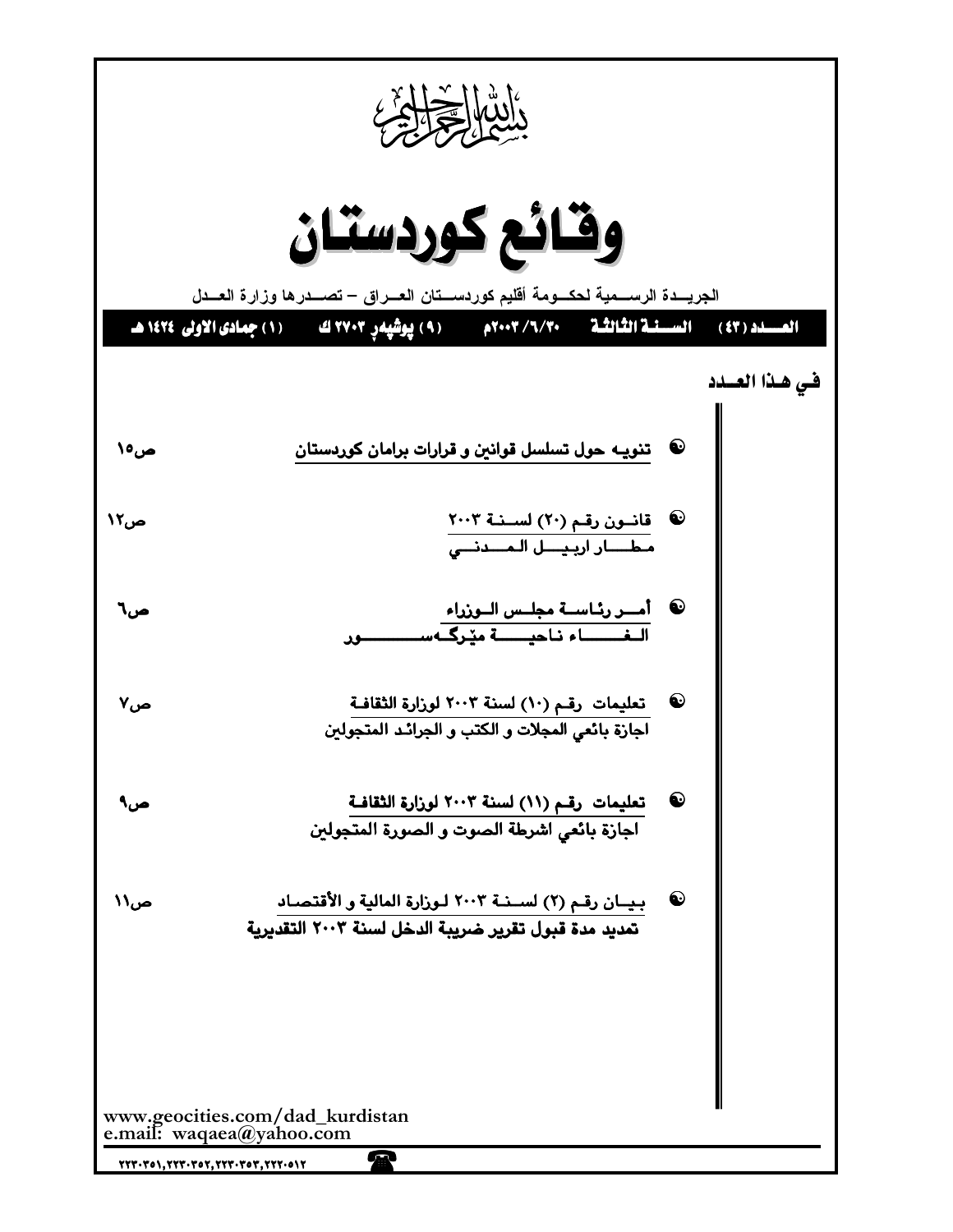

سکرتنری ئه نحومهنی نیشتمانیی کوردستانی ـ عنراق

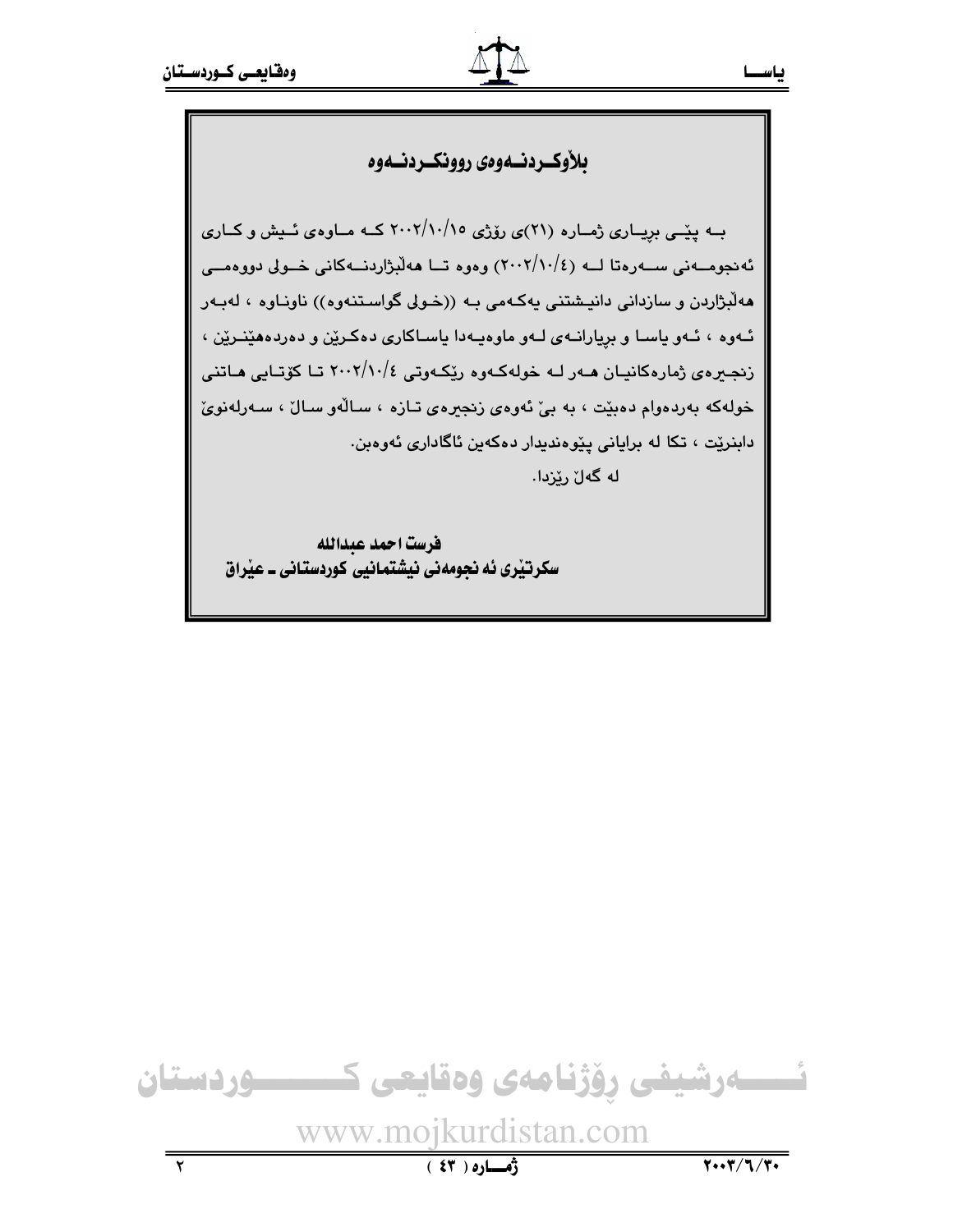به نساوی خسوای به خشسندهو میهرهبسان ىه نــاوي گەنـــەوە ئه نحـومەنى نىشتمانىي كوردســـتانى عنــراق ژمارەي دەرھينسان : ۲۰ رۆژى دەرھينسان : ٢٤/٦/٢٠٠٣

پشت به حوکمی برگه (۱)ی ماددهی (٥٦)وماددهی(٥٢) له پاسای ژماره (۱)ی هـهموارکراوی سالْی (۱۹۹۲) و، لەسەر داوای ژمارەی ياسايی لە ئەندامانی ئەنجومەنی نیشتمانیی کوردسـتانی عٽيراق و، ئيهو پاسياکاريپهش کيه ئهنجوميهني نيسشاني ليه دانپيشتني ژمياره (٢٩)ي رۆژي (۲۰۰۳/٦/۲۳)پدا ئەنجامى داوەو، بەيێى ئەو دەسەلاتەش كە برگە(٣)ى ماددەي دووەمى ياساي ژماره (۱۰)ی سالّی (۱۹۹۷) پێمانی داوه، برِیاری دهرهێنانی ئهم یاسایهی خوارهوهمان دا:

> باسای ژماره ۲۰ )ی سالی/۲۰۰۳ یاســای فرۆکــهخـانــهی مــهدەنیی هــهولیـْــر

> > ماددەى يەكــەم :

لە ھەولێر فرۆكەخانەپەكى مەدەنپى دادەمەزرێ بەناوى فرۆكەخانەي مەدەنپى ھەولێر. ماددەي دووەم :

لەسـەر وێنەكێـشراوێكى تايبـەت كـە بـەيێى حوكمـەكانى ياسـا بـەركارخراوەكان بـۆ ئـەم مەبەستە ئامادەكراوە، ھەموو ئەو زەوى و زارانەى دەكەونە ناو زەمىنــەى فرۆكەخانەكــە، به (محرماتەكانيشىيەوە) دەبنە مولكى فرۆكەخانەي مەدەنيى ھەولێر.

ماددەى سىلمەم :

**يەكــەم:** دەسـتەپەكى تايبـەتكار، لـه كـەرتى تايبـەت (القطـاع الخـاص)، بـۆ بـەرێوبردنى فرۆكەخانــەي مــەدەنيى ھــەولێر، لــە شــەش كــەس پێـك دەھێنرێـت، بــە مــەرجێ يێػهات٤ی دانپـشتوانی هــﻪرێمی کوردسـتانی تێـدا رهچـاوبکرێت، ئەوانــﻪ لەلاپــﻪن ســەرەك وەزيرانــى ھــەرێمى كوردســتانەوە دادەنــرێن و ئەنجومــەنى نيــشتمانيى كوردستانى – عبراقيش موصادەقەی لەسەر دەكات.

**دووه**م: ئەندامێك لە ئەندامەكانى دەستنىشان دەكرێت و بۆ ماوەي (١٠) سالٌ دەكرێت بـە سـەرۆكى دەسـتەكەر، مورچەكەشـى لەلاپـەن ئەنجومـەنى نيـشتمانيى كوردسـتانى عێراقــەوە دياردەكرێـت. ئــەو ســەرۆكە دانيــشتنەكانى دەســتەكە بــەرێوەدەبات و ئەجنــدەی كۆبوونــەوەكانى ئامــادەو پــەخش دەكــات و رايۆرتگــەلى رێكــوپێكيش دەربارەي ئىش وكارەكانى دەستەكەش ھەوالّەي ئەنجومەن دەكات و، بەناوي خۆشىيەوە ھـﻪموو موخابـﻪراتێك دەنووسىرێ. بريارەكـانى دەسـتەكە بـﻪ زۆرينـﻪي دهنگ دهدريت و ئهگەر هات و دەنگەكانيش يەكسان بوون ئەوە لەو بارەدا بىۆ ئـەو لايەيانە كە سەرۆك ئەنگى بۆ دەدات؛ يە مەرج<u>ى</u>كيش دەستەكە ھـەر ھـي<del>ى</del> نـەبىّ - وهرزي حاربك كۆپوونەو ەبەك ساز بدات.

www.moikurdistan.com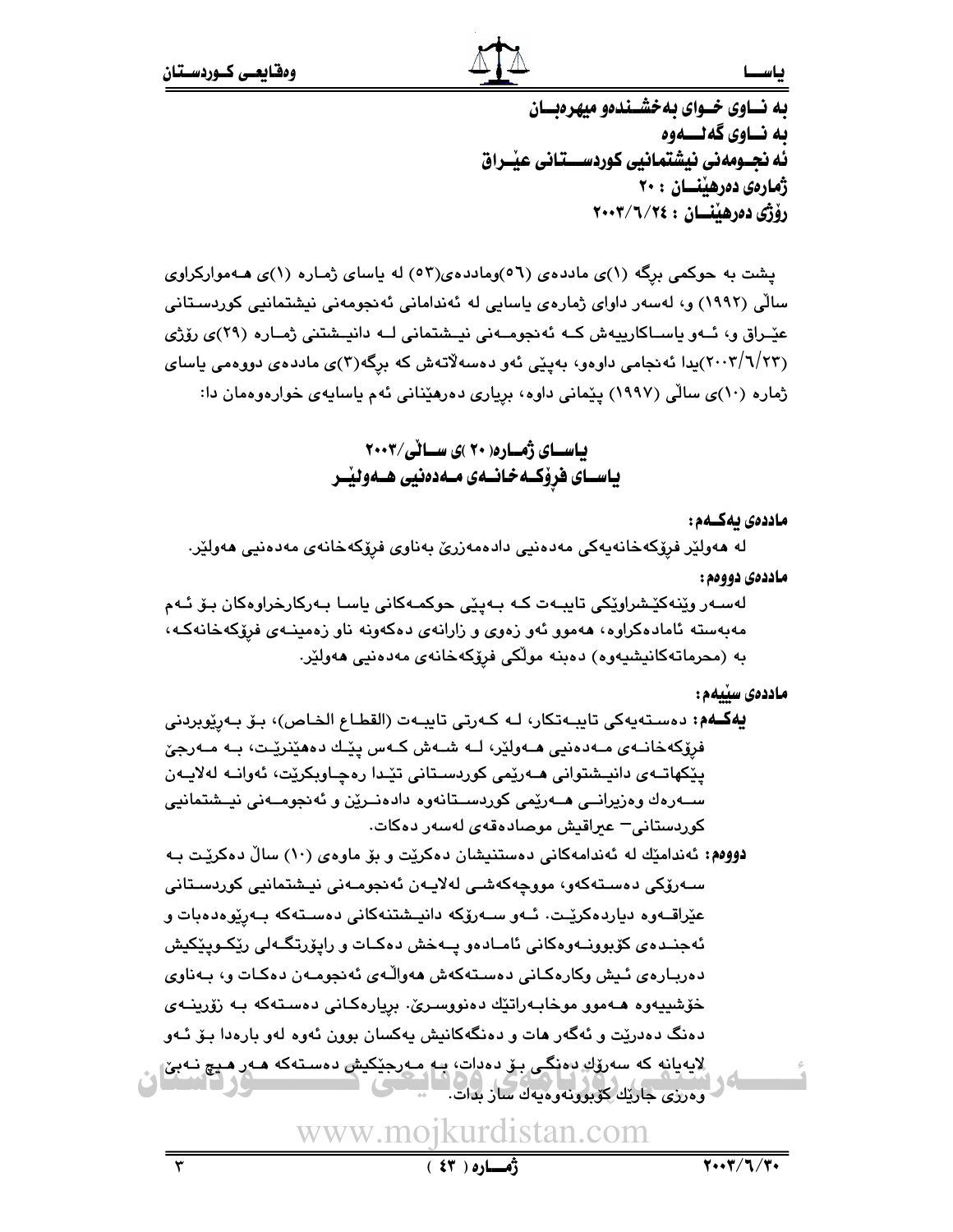**سِپْیهم:** ماوهی ئەندامێتیی باقیمەنی ئەندامانی دەستەکە پێنج سالّی دوابەدوای پەکە، واتا پهکێکپان پهك سالهو دووهميان دوو سالهو، سێپهميان سێ سالهو، چوارهميان چوار سالهو، پێنجەميان پێنج سالْ، مووچەکانیشیان چـونیەکەو ئەنجومـەنى نیـشتمانیی کوردستانی عبراق دیاری دهکات.

چوارهم: دهستهکه شهخصبيهتي مهعنهويي خۆی ههيـهو دهسـهلاتي بهکريدان و رهفـن و قەرزدانى ھەيەو، يێويستە لەسەرى فرۆكەخانەكە بـەرێوەببات و چـاكترى بكـات و، ئەندامەكانيش بەيرسىێتيى ياسـايى شەخـصىييان دەربـارەى زەرەرو زيانـێ كـە لـە مومتەلەكاتى فرۆكەخانەكەوە رووبدات لەسەر نيپەو، دەستەكە لە رووى ياسـاييەوە بەرپرس نابیؒ له ئیددیعای سەنەدی مولکییەتی پی٘شتری ئەو زەوی زانەی کـه دام و دەزگاكانى فرۆكەخانەكەي دەكەوپتە ناو.

**پيٽنچهم:** دەستە بوجەي سالانەي خۆي پێشكەش دەكات بـە ئەنجومـەنى نيـشتمانيى کوردستانی عیراق تا بۆی تەسدیق بکات، کـه بریتییـه لـه مووچـهکان و چـاککردنی ســەرمايەو يلانــەكانى قــەرزو دووبــارە دەفعكردنــەوەي قــەرزەكان و رەسمەگــەلى صيانهو داهاتي کريّ و پلانهکاني باج.

ماددهی چوارهم:

يٽويسٽه لەسەر وەزارەتى كشتوكالٌ و ئاودێريى ھەرێم ئەمانەي خوارەوە بكات: ۱–دهبیّ کَیْشَهی تایبهت بهو زهوی و زارانهی کراون به مـولّکی فرِوْکهخانهکـهو داواکـاریی قەرەبوكردنـەوەو شـىتى ديكـەيان لەسـەرە ھـەر ھـەمووى تەسـويە بكـات وييـدات بـە دەسـتەكەو ھـيې خەوشـێكى تێـدا نـﻪھێڵێت، ئـﻪو زەوى و زارانـﻪى بـۆ فرۆكەخانەكـﻪ بەكاردێت بۆ ماوەي (٥٠٠) پێنج سەد ساڵ.

۲–دهبیؒ (محرمات) ی فرۆکەخانەکە تەئمین بکات و، ناوچـەپەکی دابـریش بـه تـیرەی دوو کیلۆمەتر، بە دەورى زەويى فرۆکەخانەکەدا تەرتىب بکات و ھەر بېنــاو بــەکارھێنانێکى ئەو زەوييانەش يۆريستە لەگەلّ كاروبارى فرۆكەخانەكەدا بگونجێت.

ماددەى ييْنجەم:

يێويسته لەسەر وەزارەتى نـاوخۆى ھـەرێم ھێـزى ئاسـايش بـۆ فرۆكەخانـە دابـين بكـات. مووچەكانيان لە بوجەي سالانەي چالاكييەكانى فرۆكەخانەكـەوە دەدرێت، يێويستيشە لەسەرى ئەركى پشكنينى گومرگى و ئـەمنى بـۆ فرۆكەخانەكـە دابـين بكـات بـەبىّ ئـەوەى فرۆكەخانەكە ھىچ خەرجێكى ماددى لەو رووەوە لە ئەستۆى خۆى بگرێت.

## ماددەى شەشەم :

وەزارەتى گواستنەوەوگەياندن، جێگا بۆ ئەو نووسىنگانە دابىن دەكـات كـە دەسـتەكە بـۆ پيادەكردنى ئەرك وفرمانى خۆي پێويستى پێى ھەيە٠

دەبـێ ئەنـﺪامانى دەسـﺘﻪﻛﻪﺭ ﻛﺎﺭﻣﻪﻧﺪەﻛﺎﻧﭙـﺸﻰ ﺑـﯚ ﻣﻪﺑﻪﺳﯩﺘﻰ ﺣـﺴﺎﺑﺎﺕ ﺭ ﺧـﺸﺘﻪﮔﻪﻟﻰ مووچـﻪﮐﺎﻥ ﺭﻩﭼـﺎﻭﺑﮕﺮﺉ. ﺩﻩﺳـﺘﻪ ﺧـﯚﯼ ﺑﻪﺭﭘﺮﺳـﻪ ﻟـﻪ ﺋﭙـﺴﺘﭙﺌﺠﺎﺭﻭ ﺗﻪﺭﻗﭙـﻪﻭ ﺳـﺰﺍﺩﺍﻥ ﻭ مووچەپان بەكارمەندەكانى. وەزارەتى گواستنەوەوگەياندن، سالانە تۆمارەكانى دەستەكە تەدقىق دەكات رائەئجامەكانىشى يېشكەش دەكات بە ئەنجومەنى نىشتمانىي كوردستانى ( ) عبراق.

www.moikurdistan.com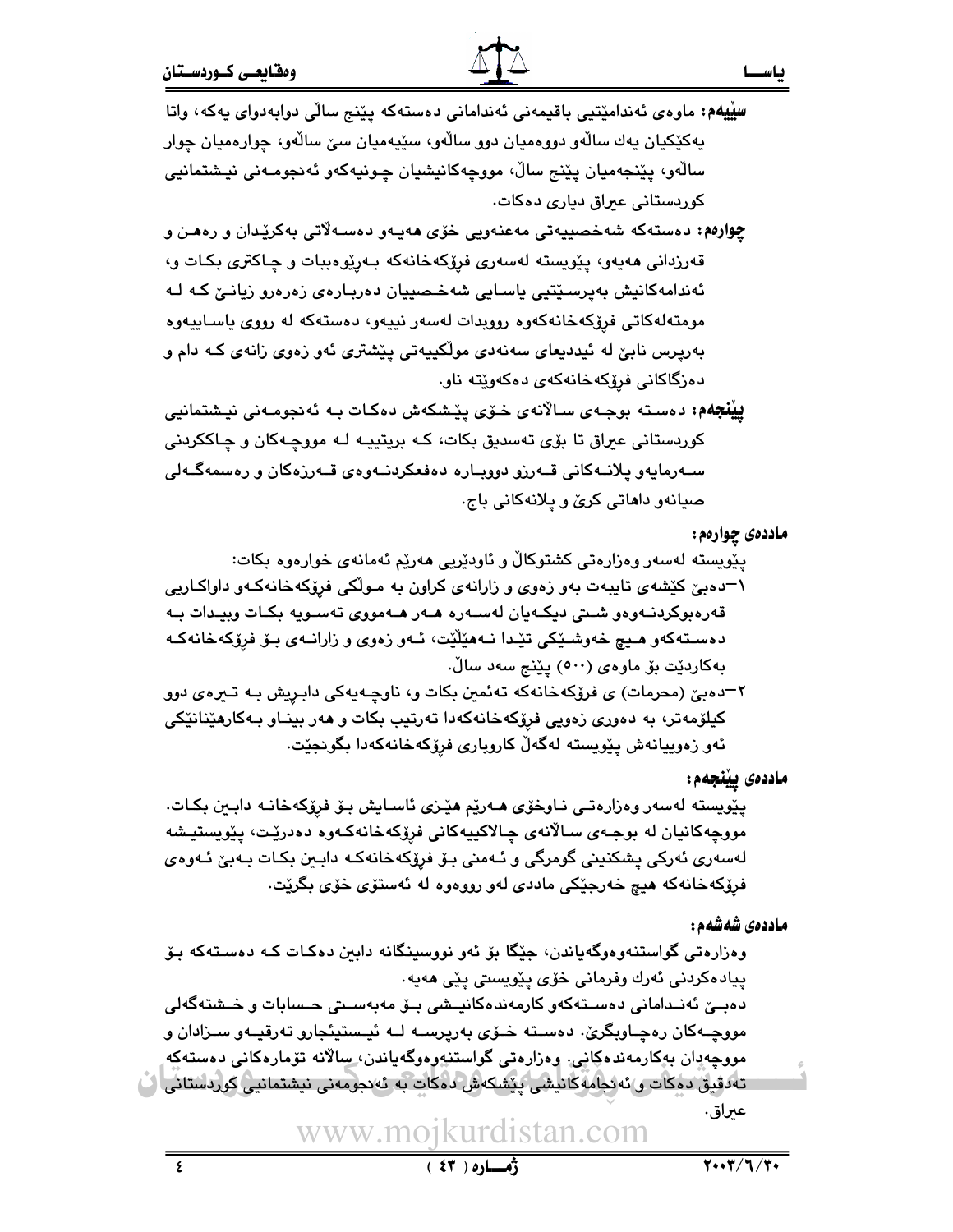## $\overline{a}$  -  $\overline{a}$  -  $\overline{a}$  -  $\overline{a}$  -  $\overline{a}$  -  $\overline{a}$  -  $\overline{a}$  -  $\overline{a}$  -  $\overline{a}$  -  $\overline{a}$  -  $\overline{a}$  -  $\overline{a}$  -  $\overline{a}$  -  $\overline{a}$  -  $\overline{a}$  -  $\overline{a}$  -  $\overline{a}$  -  $\overline{a}$  -  $\overline{a}$  -  $\overline{a}$  -

-

ماددەي حەوتەم:

دەستەكە، فرۆكەخانەكـە وەك چـاوگەيەكى داھـات بـۆ ھـەرێمى كوردسىتان دەخاتەگـەرِ رێگاش به بهکارخستنی مونشهئات دهدرێت بهبیّ جیاوازیی تهمهن و جنس و رهگهزو ئاین و ئينتيماي سياسييان.

لەببەر تيــشكى ئــەو كــارە گــران و ئــالۆزەي بينــاكردن و بەگەرخــستنى فرۆكەخانــە سەرەكييەكە، دەستە ئەم دەسەلاتانەى خوارەوەى ھەيە:

۱–دیارکردنی سهعاتی کارو بنهماکانی ئاسایشی فرِۆکەخانەکە بۆ ئەوەی بەرزترین داھـات بدات و كـهمترين پێكدادان لهگـهڵ خهڵكيـدا لـه نزيـك فرۆكهخانهكـهوه رووبـدات. ئـهم تەنسىقە لەگەلْ لايەنەكانى تايبەتكارو بازرگانيدا دەكرىْ بۆ ئەوەي بەكارمێنانى جێگاو کاتی نیشتنهوهو جێگاوکاتی ههڵفرِین رێك وپێك بێت و، دهرهێنانی نیشانه (شارات) بۆ كارمەنــدانى فرِۆكەخانەكــەش لــەخۆدەگرىّ و كەســانى تاوانكــارو تېرۆركــاريش دوور دەخاتەو ە

- ۲–رێگــادان بــه فرۆتــەنى و ئــهو خۆراكانــهى لەلايــەن نەفــەرەكانى فرۆكەكــەو لايــەنى تايبەتكارى بازرگانييەوە بەكار دەبرێن. ليستى ئەو خۆراك و كـەل وپەلـەش كـە بـەكار دەبرێن تەنھا ھەر خۆراك، سىووتەمەنى، (فىسحة الحظـيرة)، بەشـى وێـستگەى كارەبـا، ئاو، ئاوي ئاوەرۆو، (موقف) نېيە.
- ۳–دروستکردن و تێکدان و تـﻪحویلی مهدرهجـﻪکان و وێـستگهکان و (فـسحةیِ موقـف) و جنگای ئوتومبیلی کریٌ و (حظیره کان) و شوققه ئامادهکراوهکان (دهرهجهکان)ی و مونشەئاتەكانى دىيكەي فرۆكەخانەكە، ئەوانە ھەمووى بەپێى راوبۆچـوونى دەسـتەكە، چۆنى بە پێويست بزانێت بۆ بەرەو چاكتر گۆرپنى كۆمەلگەى فرۆكەخانەكـە دەيكـات. دەستەكە لەگەڵ بەرپرسانى گومرگ و ئاسايشيش ھاوكارى دەكـات بـۆ مـسۆگەركردنى وەگەرپخستنى فرۆكەخانەكە بەشێوەپەكى ياسايى و دڵنيايى ئاسايشەوە

## ماددەى ھەشتەم:

مەر دەقىّ پێچەوانە*ى* حوكمەكانى ئەم ياسايە بێت، ناخرێتە بەركار.

## ماددەى نۆىمە:

پێویسته لهسهر ئهنجومەنی وەزیران و لایەنە پێوەندیدارەکانیش حوکمەکانی ئەم یاسـایە بخەنە بەركار.

## ماددەى دەبەم :

ئـهم ياسـايه لـه رۆژى دەرهێنانيــهوه دەخرێتــه بــهركارو لــه (وەقــايعى كوردسـتان) دا بلاّود ەكرێتەوە .

د . رۆژ نــورى شــاوەيس 3&-1,)
,-.,/0:- $\mathbf{u}$ 

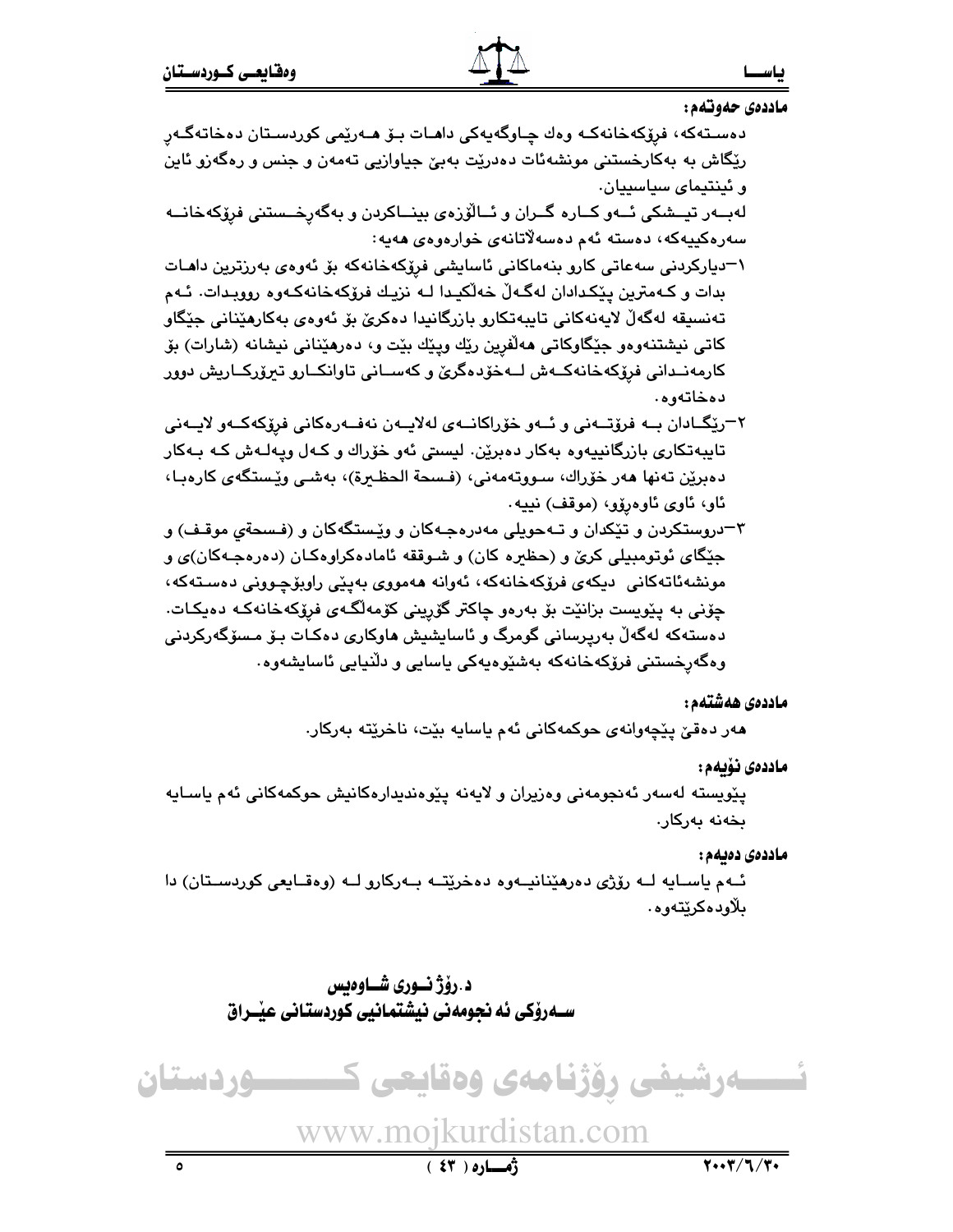سـهرۆكايەتى ئە نجـومەنى وەزيـــران ئه نجـومـهن أثماره: ١٢٨٠ ريكموت : ٢٢/٦/٢٢

"فهرمان "

بريارماندا به:

- ۱) هەلوەشاندنەوەي ناحيەي مێرگەسۆر.
- ۲) بهستنهوهی ئهو گوندانهی ناویان لـه خـوارهوه هـاتووه بـه قـهزای مێرگهسـۆر لـه رۆژی دەرچوونى ئەم فەرمانە٠

| ژمارەي<br>كەرت         | ناوی گونــد | ڗ          | ژمارەي<br>كەرت | ناوی گونــد | ڗ             | ژمارەي<br>كەرت | ناوي گونــد  | ڗ                      |
|------------------------|-------------|------------|----------------|-------------|---------------|----------------|--------------|------------------------|
| $\mathcal{N}$          | شێڂ سيدان   | ٣          | $\mathcal{N}$  | اسپينداره   | ۲             | ۱۳             | مێرگەسور     | ١                      |
| ۱٦                     | گۆرەنو      | ٦          | ۱٦             | مالەسوار    | ٥             |                | ميوكه        | ٤                      |
| $\mathsf{r}\mathsf{r}$ | ئيش وكور    | ٩          | ٢٠             | ڑاڑۆك       | ۸             | ١٩             | بنى بيا      | $\mathsf{v}$           |
| ٢٥                     | بانه        | $\lambda$  | ٤٣             | زراره       | $\mathcal{N}$ | ٢٤             | كوران        | ١.                     |
| $\mathcal{U}$          | باوه        | ۰۱         | ۲۲             | كۆركە       | ١٤            | ٤٢             | كانيه لنج    | $\lambda$              |
|                        | ئازادى      | ١٨         |                | ناوكفرى     | ١٧            | ٩              | خۆشكان       | ۱٦                     |
| $\checkmark$           | ناومێرگان   | ۲١         |                | پێداوەر     | ٢.            | ٨              | خرون         | ١٩                     |
|                        | بيسترى      | ٢٤         | $\mathcal{L}$  | جوسكه       | ۲۲            | ٦              | ليلۆك        | ۲۲                     |
| ٤٤                     | ليرەبير     | ٢٧         | ٤٦             | كانيديّر    | ٢٦            | ٤٤             | بيدارون      | ٢٥                     |
| ٤٧                     | رێزان       | ٣.         |                | گولانۆك     | ۲۹            | ه ع            | دوری         | ٢٨                     |
| ه ۱                    | شانەدەر     | $\tau\tau$ | ٤٩             | اشكرته      | ٣٢            | ٤٨             | ييرەسال      | ٣١                     |
| ١٤                     | كانيەوان    | ٣٦         | ٦٥             | فقيان       | ٣٥            |                | سەگو         | ٣٤                     |
|                        | دزی         | ٣٩         |                | ئاودەلان    | ٣٨            | $\equiv$       | سوران        | $\mathsf{r}\mathsf{v}$ |
| ١                      | شێڂان       | ٤٢         | ٣              | خره         | ٤١            | ٤              | خەلان        | ٤٠                     |
| ٥                      | بوكران      | ه ٤        |                | زينيه       | ٤٤            | ۲              | ببێل         | ٤٣                     |
|                        |             |            | ٦.             | ِگۆربەكروسك | $E$ $V$       | $\mathcal{N}$  | ش زیدان<br>م | ٤٦                     |

# نیْچِیــرڤــان بــارزانی سـەرۆكى ئە نجـومەنى وەزيــــران

www.mojkurdistan.com

رُّهِـــاره ( ٤٣ )

 $\overline{r}$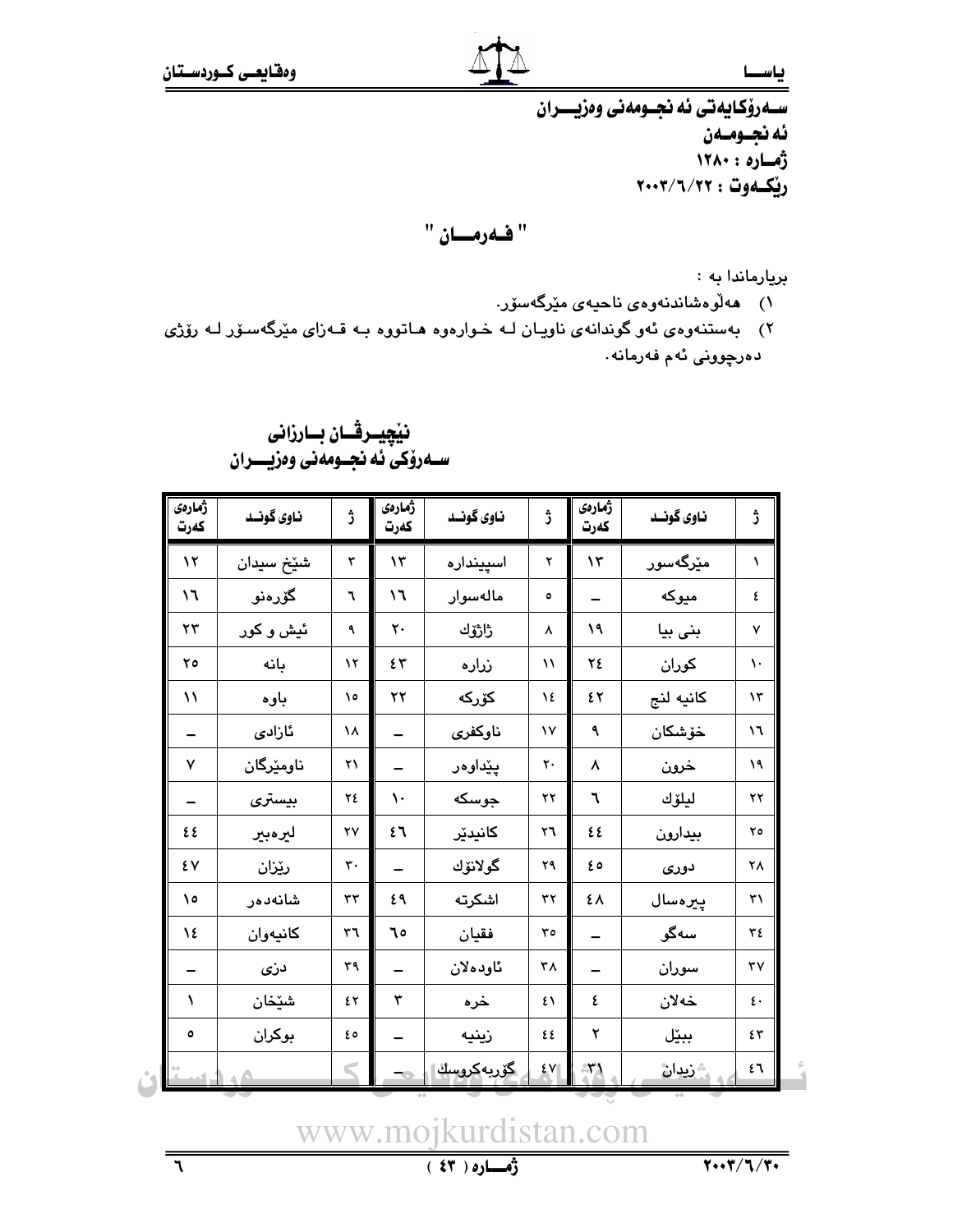وەزارەتى رۆشــنبــيـــرى بەرپوەبەرايەتى گشتيى ديــوان بەرێوەبەرايەتى ياسـا رێؚڲڡۅت : ٢٠٠٣/٥/١٨

ریْنمایی ژَمــاره ( ۱۰ )ی ســانی ( ۲۰۰۳ ) تاييـــه ت به مۆٽـــه تى دەســتفرۆشــيى گــۆقـــار و كتێب و رۆژنـــامــەكـان

- 
- - 3"
:(%
,!u 239 %(%2g
Qwww.mojkurdistan.com پشت بهو دهسهلأتهي به پێي مادده (۳)ي ياساي وهزارهتـي رۆشـنبيري هــهرێمي كوردسـتان ژمـاره (۱۱)ی سـالّی (۱۹۹۲)ی هــهموارکراو پێمـان دراوهو ، لــه پێنــاو بهرژهوهنـدیی گـشتی ، برِيارماندا ئەم رێنماييە دەربكەين : **پهکهم : م**هموو ئهو کهسانهی کاری دهستفروشیی گوفار و کتێب و روژنامـهکان دهکـهن ، دهبـیّ مۆلەتى ياسايى لە بەريوەبەرايەتى رۆشنبېرى پاريزگا وەربگرن. دووهم : داواكارى مۆلّەت ، دەبى ّ ئەم مەرجانەي تێدا بێت : أ. تەمەنى لە (١٨) سالآن كەمتر نەيتت. ب. خوێندنەوەو نووسىين بزانێت. **سێیهم :** مۆڵەتخواز دەبیٚ ئەم داواکاریانە جى*ٚب*ەجى*ٰ ب*کات : ..<br>أ. داواكارىييەك پێشكەش بە بەرێوەبەراپەتى رۆشنبىرى پارێزگا بكات. < 9 ]
1(; ;!" S
20% ;!(0 < .<br>ج. لهلایهن کتێبخانهیهکی مۆلّهتدراوهوه پشتگیری بکرێت. ب سیست مسیست کوری در دستگاه ره دیگر و به سوست مسیست مسیست مسیست مسیست مسیست مسیست مسیست مسیست مسیست مسیست مسیس<br>د. دوو ویینه ی تازه ی رهنگاو رهنگ و ، پوولیچی دارایی (به ك دیناری) له گه ل به لگه نامه كانـدا يێشكەش بكات. چوارهم : مـاوهى مۆلّەتەكــه ســاليّكه و ، بــهر لـهتــهواوبوونى بــه مانگيّـك داواى تازەكردنــهوهى د ەكرێت. **پِيْنْجُهُمْ :** رەسمى مۆلّەت بەم شَيْوەيە دەبێت : أ. بۆ جارى يەكەم : ــ (٥٠) دينار رەسمى مۆلەت. ــ (۱۰) دینار پاره $_{\mathcal{S}}$  رهسمی پشکنین. ب. بۆ تازەكرىنەوھ: ــ (۳۰) دینار رەسمى مۆلّەت. ــ (٥) دینار پارەى رەسمى پشكنين. شەشەھ : .<br>أ. مۆلەتدراو ھەر كاتێك سەرپێچى ياسا و رێنماييەكانى وەزارەت بكـات ، دواي ئــەوەي دوو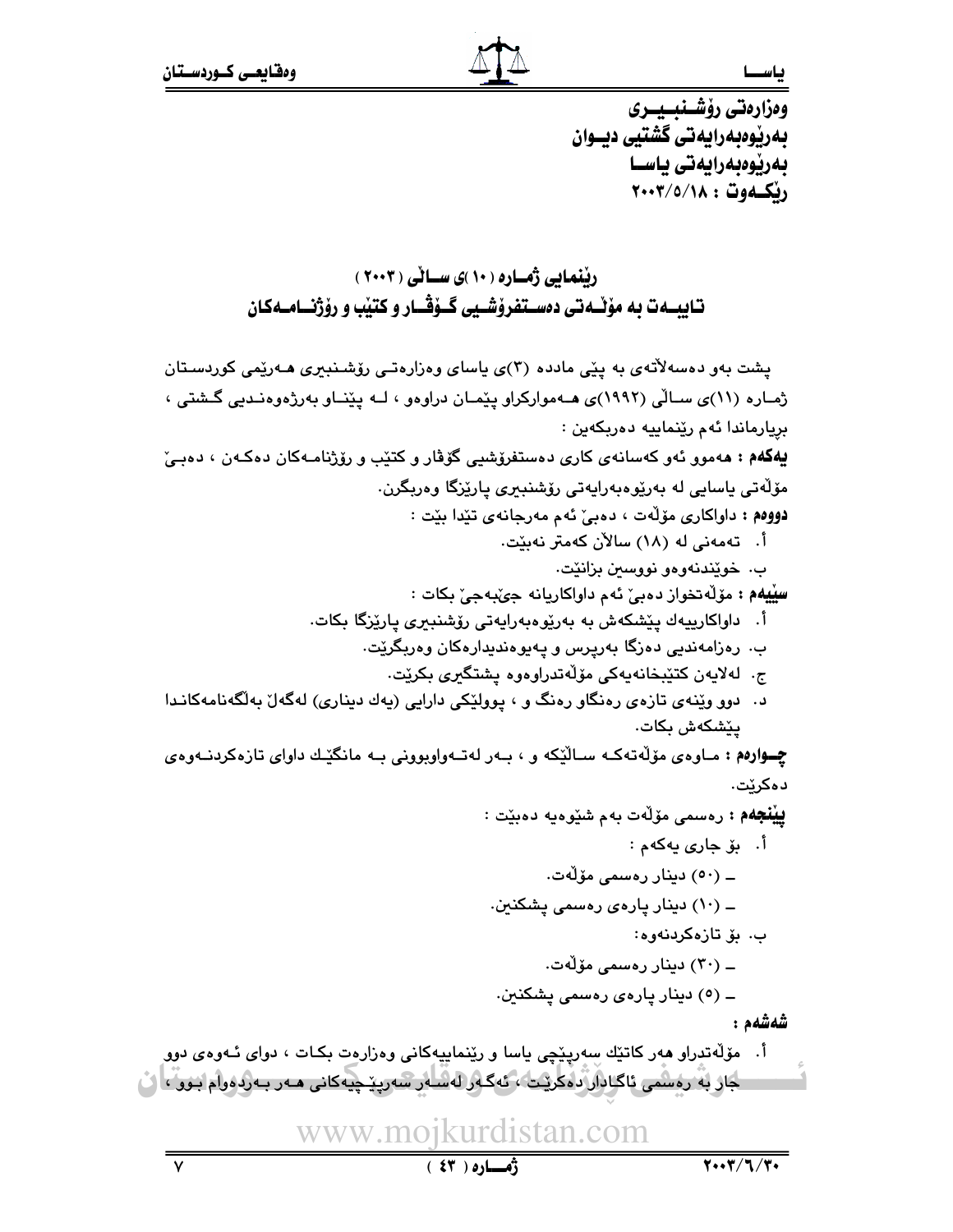مۆلەتەكەي ھەلدەوەشێتەوە و ، تاوەكو سالێك لەم كـارە قەدەغـە دەكرێت و ، مۆلـەتى يىنادريتەوە.

ب. ئەگەر دواى ئەو ماوەيە بەلّينى ئەوە بدات ، كە پابەنىدى ياسا و رينامىيـەكان دەبيّـت ، دووياره مۆلەتى لە نويوە يىدەدريت.

حهفتهم : مهر کاتێك دهستفرۆشهكه به رهسمي داوا بكات ، كه واز له كارهكهى دێنێت ، يان ئهو کتێبخانەپـەی بـۆ مۆڵەتپێدانى پـشتگیرى لىٚكـردووە بـە رەسمـى رابگەپـەنێت ، كـە پەيوەنـدى يێيەوە نەماوە ، ديسان مۆلەتەكە*ى* ھەلدەوەشىنتەوە.

ههشتهم : دهزگا پهيوهنديدارهکان دهبيّ به ووردي ناوهرۆکي ئهم رێنماييه جيٌبهجيّ بکهن. **نۆيهم : م**ەر رێنماييەكى دىكەي پێچەوانەي ئەم رێنماييە بێت و ، لە گەڵيدا نـاكۆك بێت ، كـارى يئناكرێت.

دهیمهم : ئـهم ریناییـه لـه رۆژی بلاوکردنـهوهى لـه رۆژنامـهى وهقـايعى كوردسـتاندا كـارى يــىّ دەكرێت.

> محمسود محمد محمسود وەزيــــــــرى رۆشـــــــنبــيـــرى

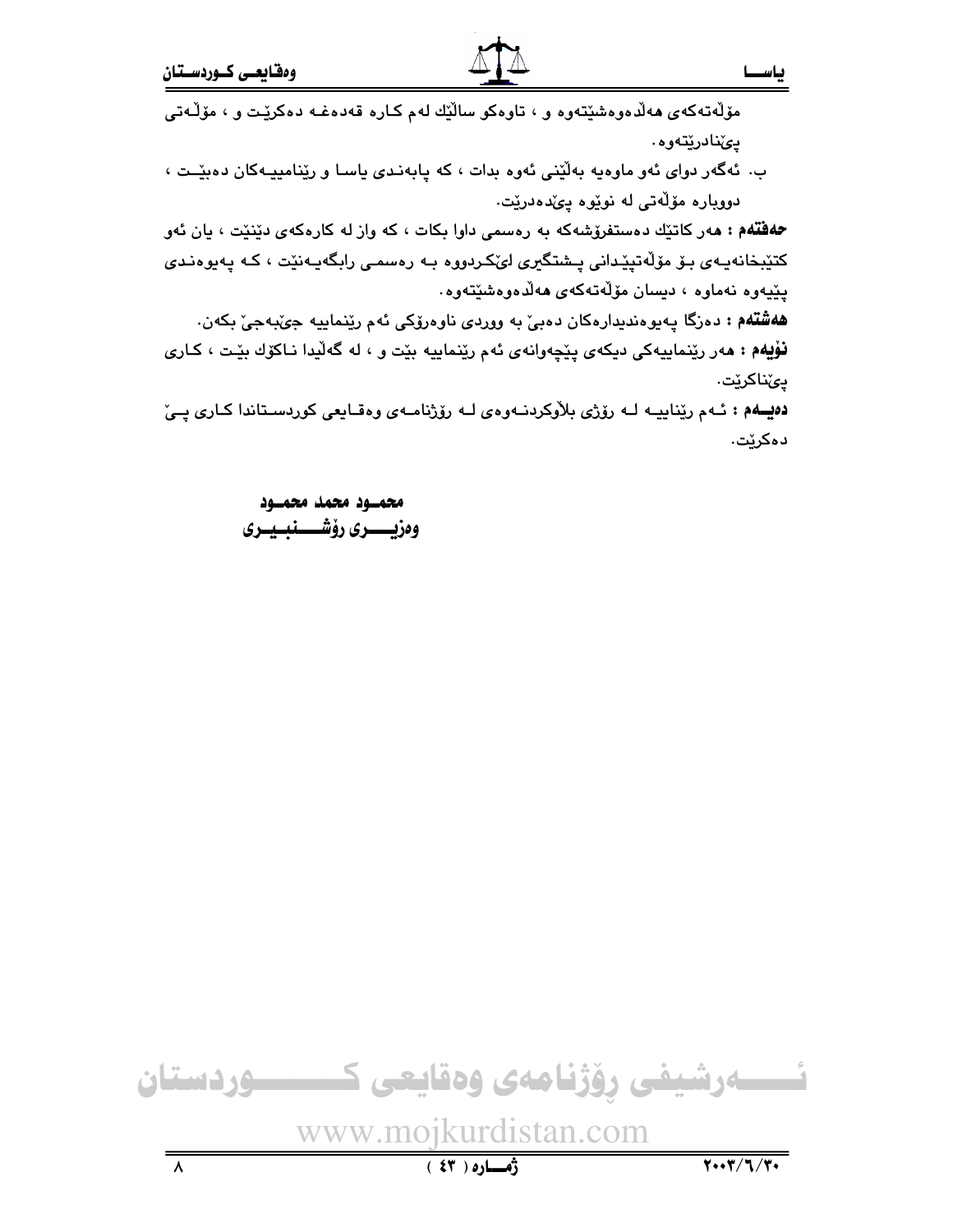وەزارەتى رۆشــنبــيـــرى بەرپوەبەرايەتى گشتيى ديــوان بەرێوەبەرايەتى ياسـا رێؚڲڡۅت : ٢٠٠٣/٥/١٨

# رننمایی ژماره ( ۱۱ )ی سانی ( ۲۰۰۳ ) تـاییهت به مۆلەتدانى دەستفرۆشانى كـاسیتــى دەنگ و رەنگ بـه هەموو جۆرەكـانييەوە

به پێی ئه دهسهلأتهی له مـاددهی (۳)ی یاسـای وهزارهتـی رۆشـنبیری هــهریمی کوردسـتان ژماره (۱۱)ی سالّی (۱۹۹۲)ی ههموارکراو پِیّمان دراوهو ، بوّ بهرژهوندیی گشتی و ، ریّکخستنی کاروباری مۆلّەتدانى دەتفرۆشانى بوارى کاسێتى دەنگ و رەنگ بە ھەموو جۆرەکانىييەوە بږيارى دەركردنى ئەم رێنماييەمان دا :

**یهکهم :** دهستفرۆشانی بواری کاسێتی دهنگ و رهنگ به ههموو جۆرهکانیییهوه بۆیان نییه بـهبیّ مۆلەتى پێش وەختەى بەرێوەبەرايەتى رۆشنبىرى پارێزگە ئەم كارە ئەنجام بدەن. <mark>دووم</mark> : ئەو كەسەى داواى مۆلّەت دەكات ، سەرەتا داواكارىيەك پێشكەش بـە بەرێوەبەرايـەتيى رۆشنبيرى پارێزگە دەكات و ، ئەم بەلگە نامانەى لەگەلدا دەبێت.

- اً. دوو وینه ی تازه ی رهنگاورهنگ
	- ب. پوولێکی دارایی یهك دیناریی.
- ج. پشتگیری دەزگا بەرپرس و پەيوەنددارەكان.

د. پشتگیری تۆمارگەيەكى كاسێتى دەنگى ، ڤيديۆيى بە رەسميى مۆڵەتدراو. **سیّیهم :** مۆلّەتدراو دەبیّ پابەندی ھەموو بنەماکانی داب و نەریتی کوردەواری بیّت و ، نـابیّ ئـەو جۆره كاسێتانه بفرۆشێت ، كه زەرەر و زيان به كۆمەلگەى كوردەواريمان دەگەپەنێت. چ**ِوارەم :** ماوەی مۆلّەت يەك سالّەو ، كەسى مۆلّەتدراو بە مانگێك بەر لە تەواوبوونى مۆلّەتـەكـەی دهبی داوای تازهکردنهوهی بکاتهوه.

**پینجهم :** رەسمى مۆلّەت بەم شێوەپەى خوارەوە دەبێت :

.<br>أ. رەسمى مۆلّەت بۆ يەكەمجار : ــ (٥٠) پەنجا دىنار پارە*ى* رەسمى مۆلەت.

ــ (۱۰) ده دینار پاره $_{\mathcal{S}}$  رهسمی پشکنین.

ب. رەسمى تازەكردنەوە*ى* مۆلەت :

ــ (۳۰) سی دینار پارهی رهسمی تازهکردنهوهی مۆلّەت.

ــ (٥) پێنج دینار پاره $_{\odot}$  رەسمى پشكنین.

**شُهشُهم :** داواکاری مۆلّەت دەبیّ ئەم مەرجانەی خوارەوەی تێدا بێت :

- <u>ئست. نابئ تُعميني له (٧٨) مُ</u>تَالِاً: كِعماء بَيْد و26 قَالِيكسي www.mojkurdistan.com ب. دەبىئ خويْندن و نووسىين بزانىيت.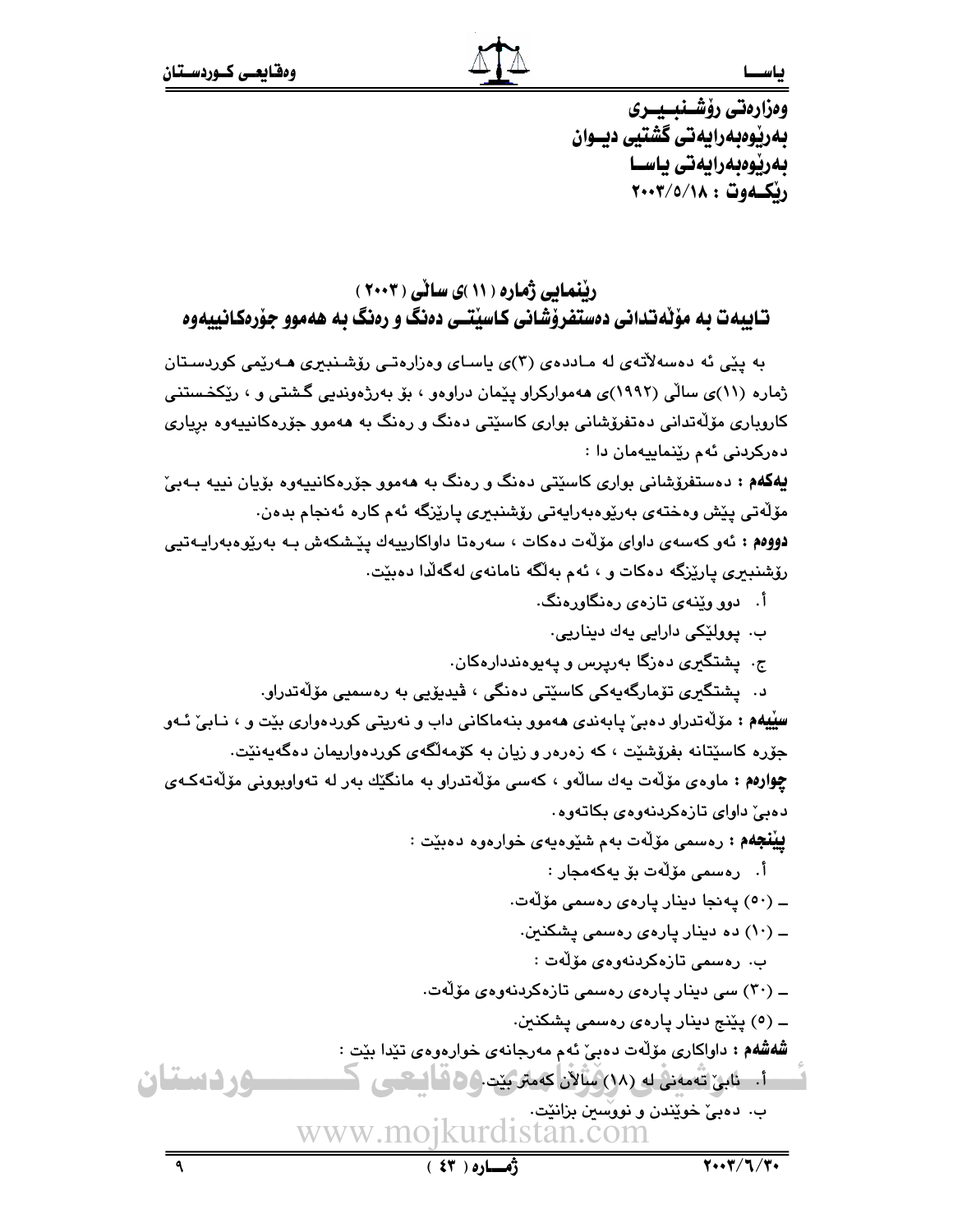**ههشــتهم :** ئــهو كاســێتانهى دەستفرۆشــان دەيانفرۆشــن دەبــێ مــۆرى نووســينگەيەك يــان تۆمارگەيەكى مۆڵەتدرا*وى* پێوەبێت.

**نۆيــهم :** ئــهو مۆلّەتـدراوەى سەرپێچى ياسـا و رێنماييــەكانى وەزارەت بكـات ، بــە شــێوەيەكى رەسمى دووجاران ئاگـادار دەكرێتـەوە ، ئەگـەر ھـەر لەسـەر سەرپێـچییەكانى بـەردەوام بێـت ، مۆلەتەكــەي لەلايــەن بەرێوەبەرايــەتى رۆشــنبىريى ھەلْدەوەشــێتەوەو ، وێنەيــەكى فــەرمانى هەلوەشـاندنەوەي مۆلەتەكــەش بــە دەزگــا بــەرپرس و پـەيوەنــددارەكان دەدريـْت ، تــا دواي سالٽِکيش بۆي نابێت داواي مۆلّەت بكاتەوە.

<mark>دەيەم :</mark> ئەو كەسـەى مۆلەتەكـەى لەسـەر سەريێچيكارى ھەلدەوەشىێتەوە ، دواى تێپـەربوونى ساليك بەسەر سزادانى ، گەر داواي مۆلەت بكاتەوە ، ئەوە وەكـو ئـەو كەسـە مامەلّـەي لەگەلّـدا دەكرێت ، كە بۆيەكەمجار مۆلەت وەردەگرێت.

**يازده :** ئەگەر مۆلەتدراو بە ئارەزووى خۆى واز لە كارەكەى بێنێت ، يان پەيوەندى لەگەل ّئەو تۆمارگەيەدا نەمێنێت ، كە پشتگیریى مۆڵەتدانەكەي كردووە ، كەسى مۆڵەتدراو دەبىٚ لە ماوەي يەك ھەڧتەدا بە نووسىن بەرێوەبەرايەتيى رۆشنبىريى پارێزگەى لىْ ئاگادار بكات ، بە پێچەوانەوە به پێ*ی* یاسا رەفتار*ی* لەگەلّدا دەكرێت .

دوازده: دهستفرۆشانی مۆلّەتدراو بە بەردەوامی لەلايەن لێژنــەی چـاودێری و پـشكنينی سـەر بـه بەرِيْوەبەرايەتيى رۆشىنبىريى پارێزگە، بـە ھاوئاھـەنگيى نوێنـەرانى بەرێوەبەرايـەتى ئاساييىشى نێوشار بهسهر دهکرێِنهوه و، لێڗٝنهکه بۆی هەپە هەموو ئـهو کاسێتانەی سـنووری رێنماییـهکانی وهزارهتيان تێدا بەزێنراوه دەستگیر بکەن و، مۆلەتدراوانیش بەپێى خاڵى نۆيەمى ئـﻪم رێنماييـﻪ رەفتاريان لەگەلّدا دەكرێِت.

**سێزده: م**ەر رێنماييەكى دىكە ، كە لەگەلّ ئەم رێنماييەدا ناكۆك بێت كارى پێناكرێت . چ**وارده :** دهزگا بهرپرس و پهیوهنددارهکان بۆ جێنبهجێکردنی ئهم رێنماییهو ، بۆ بەرژەوەندی گشتی ، دەبى ھاوكارىمان بكەن.

يازده : ئهم ريْنماييـه لـه رۆژى بلاوكردنـهوهى لـه رۆژنامـهى وهقـايعى كوردسـتاندا كـارى پـى د ەكرێت.

> محمـود محمد محمـود وەزيـــــــرى رۆشـــــــنبـــيـــرى

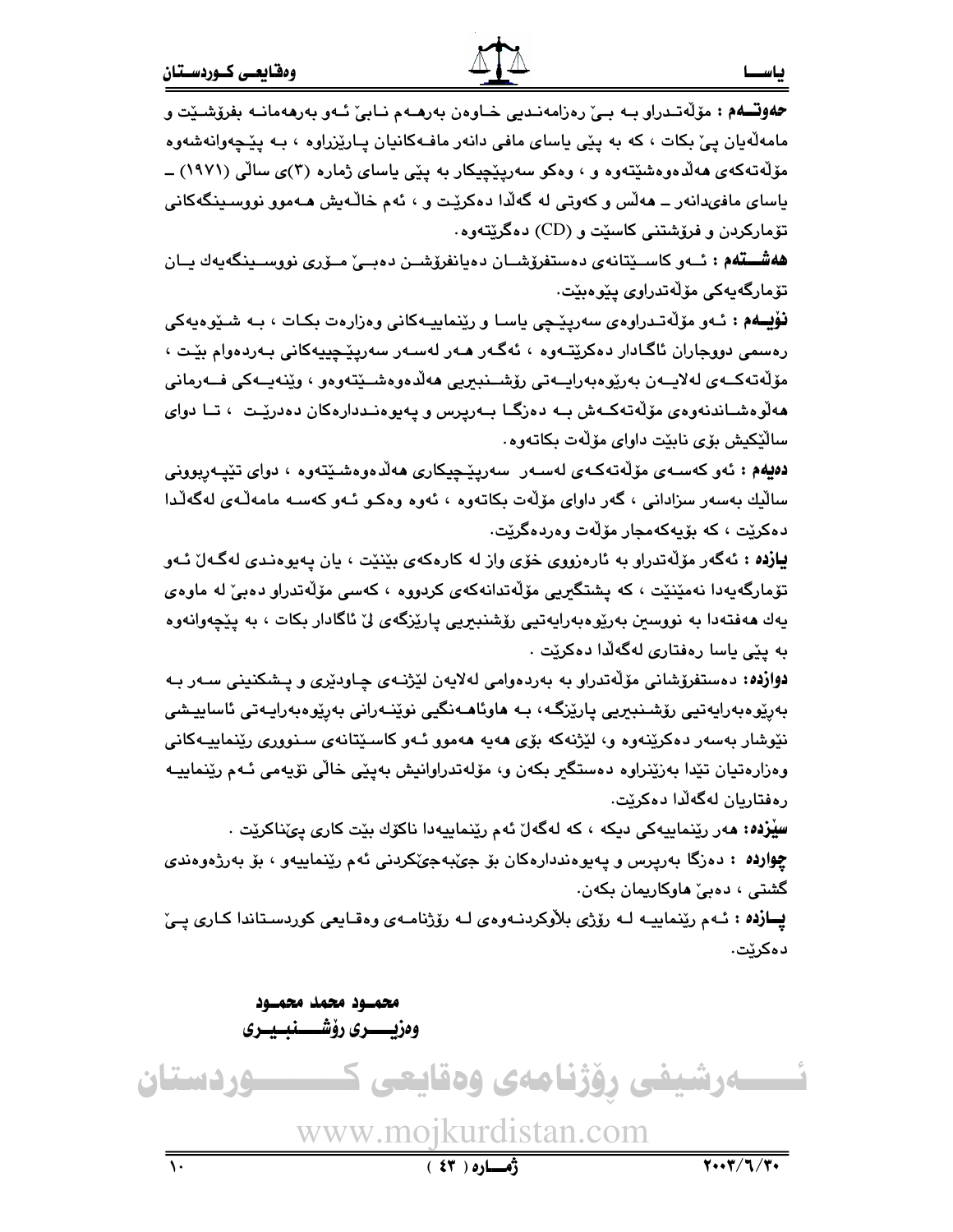وهزارهتي دارايسي و ئـابــووري بەرپوەبەرابەتى گشىتى داھــات بەرێوەبەراپىەتى باجىەكان رنڭموت/ ٢٠٠٣/٦/٥

به بان ژماره (٢) ی سائس ٢٠٠٣

پالْپشت بهو دهسهلاٌتهی بهپێی ئهحکامی برگه(۳) له ماددهی(۲۷) و ماددهی (٦۱) له یاسای باجي دهرامهت ژماره (١١٣) ي سالّي ١٩٨٢ ي ههمواركراو پيّمان دراوه ، بريارماندا:-به درێژکردنهوهی ماوهی پاسایی وهرگرتنی رایۆرتی باجی دهرامهت سالی ۲۰۰۳ ی قرساندن تاکو ۲۰۰۲/۱/۲۰ لهجیاتی ۲۰۰۲/۰/۲۱ ی زایینی .

ســەركيس ئـاغـاجـان مـامەندۆ وهزيسسري دارايسي و ئسابسسووري

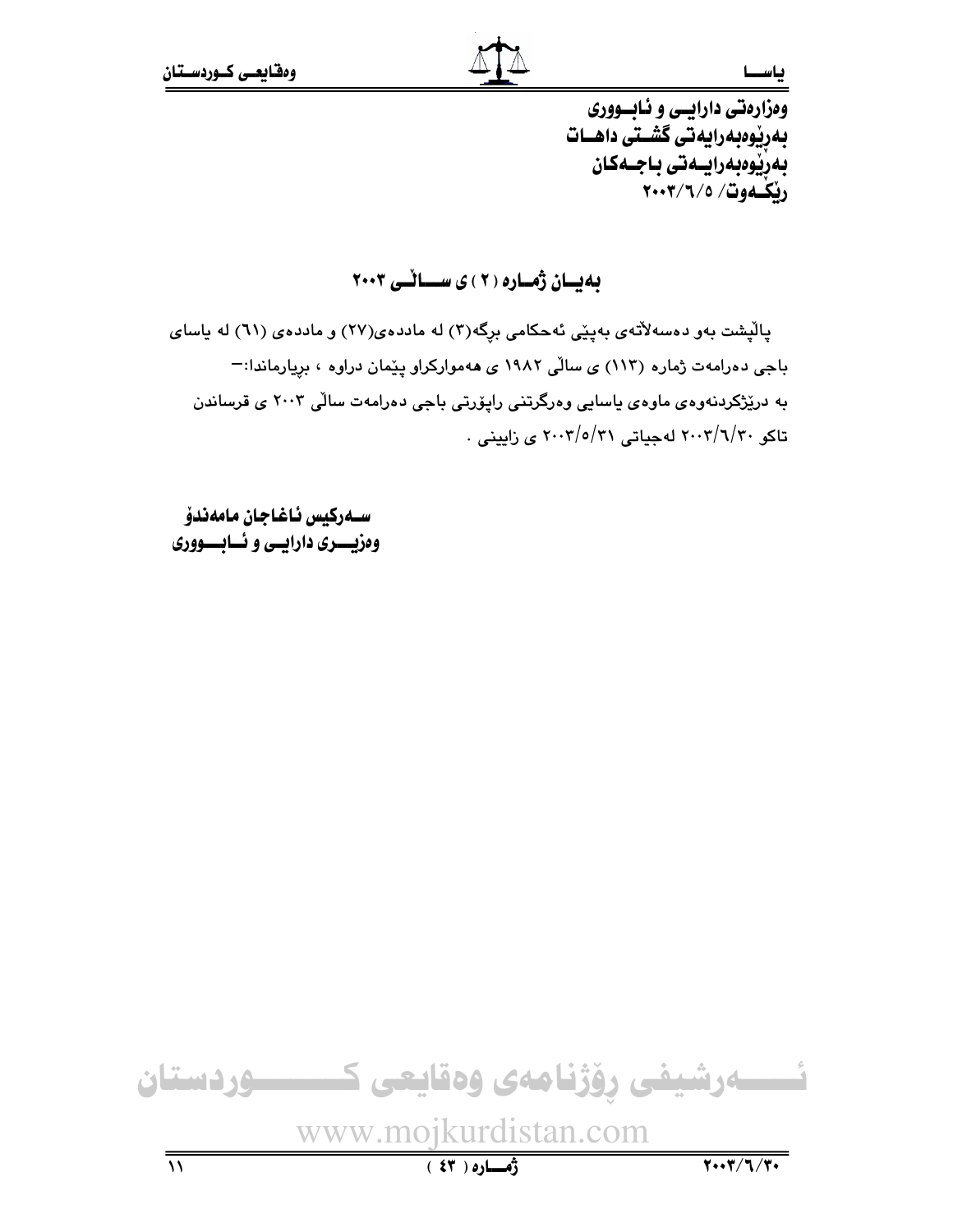بسم الله الرحمن الرحيم باسيم الشعب الجلس الوطني لكوردستان — العراق رقسم الاصدار : ۲۰ تاريخ الاصدار: ٢٠٠٣/٦/٤

اسـتناداً لحكـم الفقـرة (١) مـن المـادة (٥٦)والمـادة (٥٣)مـن القـانون رقـم (١) لـسنة ١٩٩٢المعدل، ويناءا على ما عرضه العدد القانوني من أعضاء المجلس الـوطني، ومـا شـرعه المجلسس السوطني لكوردسستان— العسراق بجلسسته المرقمسة(٢٩)والمنعقسدة بتساريخ ٢٠٠٣/٦/٢٣وللــصلاحية المخولــة لنــا بموجـب الفقــرة(٣) مــن المــادة الثانيــة مــن القــانون رقم(١٠)لسنة ١٩٩٧قررنا إصدار القانون الآتي:

> قــــانــون رقــــــــــــم ( ٢٠ ) لســــنـــة ٢٠٠٣ فانسون مطيار أربيسل المدنسي

ا**لْبَادَةَ الأَوْلَى:** يؤْسِس مطار مدني في أربيل بأسم مطار أربيل المدني.

ا**لمادة الثّانية:** يملك مطار أربيل المدني كافة الأراضي التي تقع ضمن أرضـية المطـار ومحرماتـه بموجب المرتسم الخاص والمعد لهذا الغرض وفقاً لأحكام القوانين النافذة.

المادة الثالثة :

أولاً: تشكل مبنَّة خاصة من القطاع الخاص لإدارة مطار أربيل المدني من سـتة أشـخاص علـي أن يراعى التركيبة الـسكانية لاقلـيم كوردسـتان يـتم اختيـارهم مـن قبـل رئـيس وزراء الاقليم ويصادق عليه المجلس الوطني لكوردستان— العراق.

**ثانياً:** يتم أختيار أحد الأعضاء رئيساً للهيئة لمدة(١٠)سنوات يحدد راتبـه مـن قبـل المجلـس الوطني لكوردستان العراق وتكون مهمته إدارة جلسات الهيئـة وإعداد ونـشر أجنـدة الاجتماعـات ورفــع تقـارير منتظمــة عـن أعمـال الهيئــة الى المجلـس وتحـرر المخـابرات الرسمية بأسمه . تكون قرارات الهيئة بالأكثرية وعند تـساوى الأصـوات يـرجح الجانـب الذي صوت فيه الرئيس، على أن تعقد الهيئة على الأقل اجتماعاً في كل فصل.

ثالثاً: مدة العضوية لباقي أعضاء الهيئة تكون خمس سـنوات تعاقبيـة الترتيـب حيـث تكـون مدة أحدهم سنة واحدة والثـاني سـنتـن والثالـث ثـلاث سـنوات والرابـم أريـم سـنوات

نُّ وَالْخَامِسُ خِمِسٍ سِنْوَاتٍ وَتَكُونُ رَوَاتِبِهِمْ مَثَسَّاوِيَة كِحدِدِها الْمجلس الوطني لِكوردسلتان ۖ ا –العراق. www.moikurdistan.com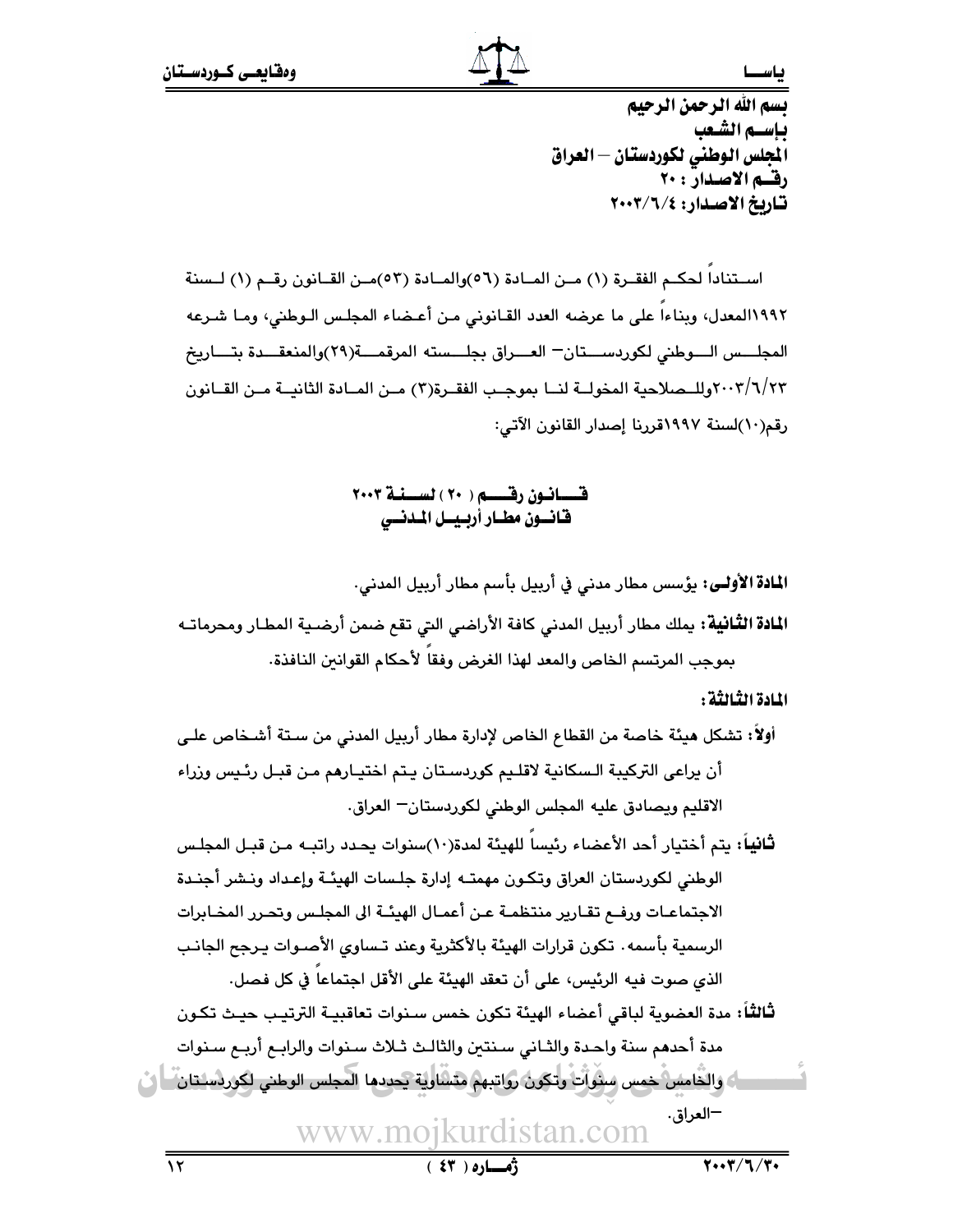- رابعاً: تتمتع الهيئة بالشخـصية المعنويـة ولهـا صـلاحية الأسـتئجار والـرهن والإقـراض وعليهـا تحسين وإدارة المطارولايتحمل أعـضاؤها شخـصياً المـسؤولية القانونيـة عـن الأضـرار التي تقع عن ممتلكات المطار ولاتتحمل الهيئة المسؤولية القانونيـة عـن الإدعـاء بـسند الملكية السابقة للأراضي التي تشغلها منشآت المطار.
- خامساً: تقدم الهيئة ميزانية سنوية للمصادقة عليها من قبل المجلس الوطني لكوردستان العراق تتضمن الرواتب وتحسين رأس المال وخطط الديون وإعادة دفع الديون ورسىومات الصيانة وإيراد الاستئجار وخطط الضرائب.

### المادة الرابعة :

أو استخدام لهذه الأراضي يجب أن يكون منسجما مع عمليات المطار.

المادة الخامسة :

### المادة السادسة:

تقوم وزارة النقـل والمواصـلات بتـأمين مكـان المكاتـب الـتى تتطلبهـا الهيئـة لغـرض اداء مهامها، وتأخذ بالحسبان أعضاء الهيئـة ومستخدمي الهيئـة لأغـراض الحسابات وجـدول الرواتب والهيئة هي المسؤولة عن الاستئجار والترقية والمعاقبة ودفـم رواتـب مـستخدميها، وتقوم وزارة النقل والمواصلات بتدقيق سجلات الهيئة سنويا وترسل النتـائج الى المجلس الوطني لكوردستان -العراق.

## المادة السائعة :

تشغل الهيئة المطار كمورد لاقليم كوردستان ويسمح باستخدام المنشآت بغض النظر عن العمر والجنس والعرق والديانة والأنتماء السياسي.في ضـوء العمـل الـصعب والمعقـد لبنـاء وتحسين تشغيل المطار الرئيسي، تمارس الهيئة الصلاحيات التالية: \–تحديد ساعات العمل ومقومات الأمن للمطار لزيادة الدخل الى الحد الأعلى وخفض التـصادم ل مع الأشخاص قرب المُطار الى الحد الأدنى سُيلتضمن مـذا التنـسيق مـع جهـات خاصـة ـ | ي وتجارية لغرض الترتيب لأستخدام أماكن وقت الهبوط وأماكن وقت الإقىلاع سيتخممن www.moikurdistan.com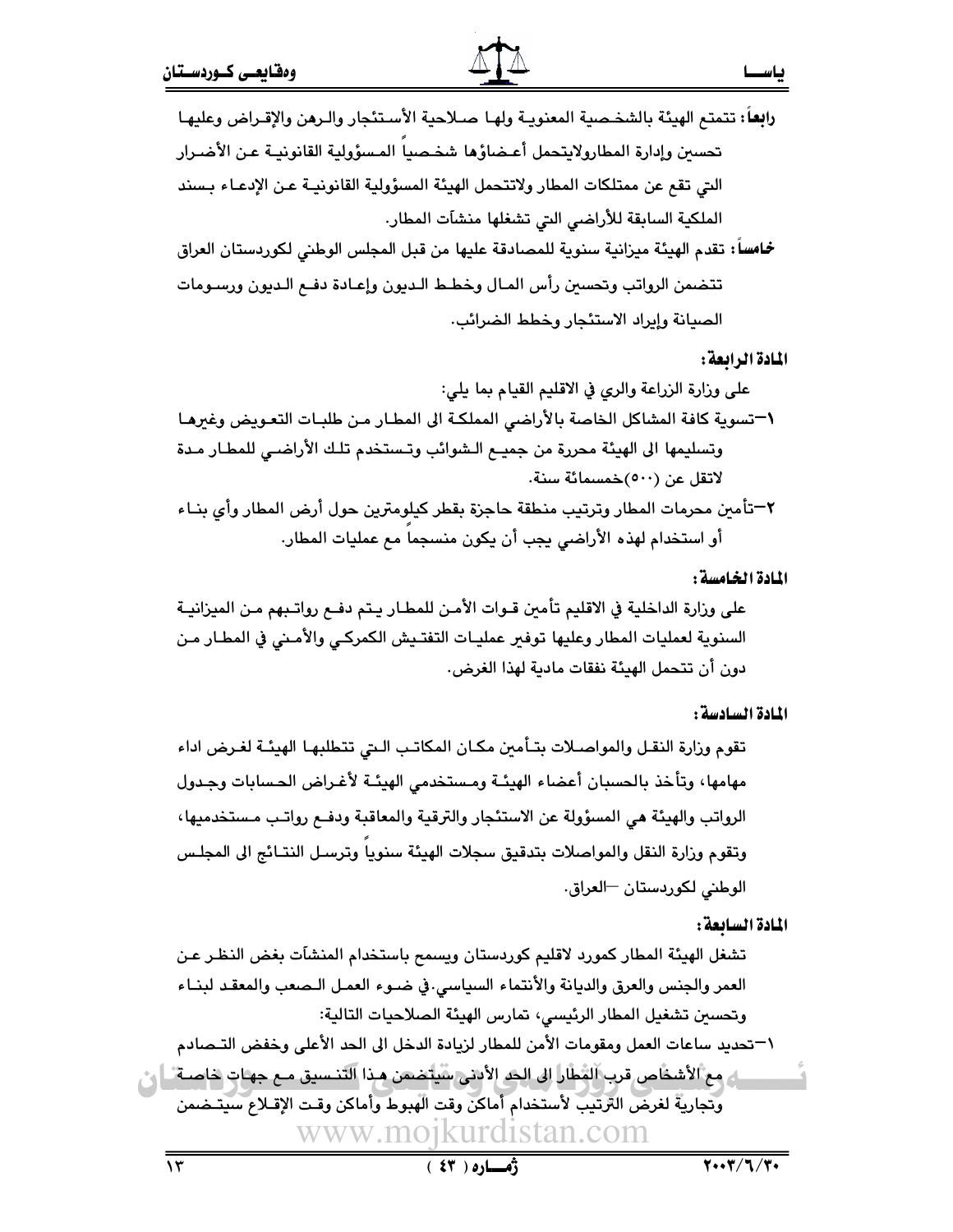٢–تفويض المبيعات للمؤن المستهلكة من قبل ركاب الطائرة والجهات الخاصة والتجارية قائمـة المؤن المستهلكة يجب أن تتضمن ولكن لاينحصر فقط على غداء، المحروقات، فسحة الحظيرة، قسم محطة الكهرباء، ماء، مياه المجارى وموقف.

٣–بناء وتدمير وتحويل المدرجات والمحطات وفسحة الموقف ومكان سيارات الأجرة والحظـائر والشقق الممهدة (الدرجات) ومنـشاَت المطـار الأخـرى حـسبما تـراه الهيئـة ضـرورياً لتطوير مجمع المطار، وستتعاون الهيئة مـع مـسؤولى الكمـارك ورجـال الأمـن لـضمان التشغيل الأمنى والقانوني للمطار.

المادة الثامنة :

لا يعمل بأي نص يتعارض وأحكام هذا القانون. المادة التاسعة : على مجلس الوزراء والجهات ذات العلاقة تنفيذ أحكام هذا القانون. المادة العاشرة: ينفذ هذا القانون اعتبارا من تأريخ صدوره وينشر في جريدة وقائع كوردستان.

## د .رۆژ نـوري شـاويس رئيس الجـلس الوطني لكوردسـتـان ــ العـراق